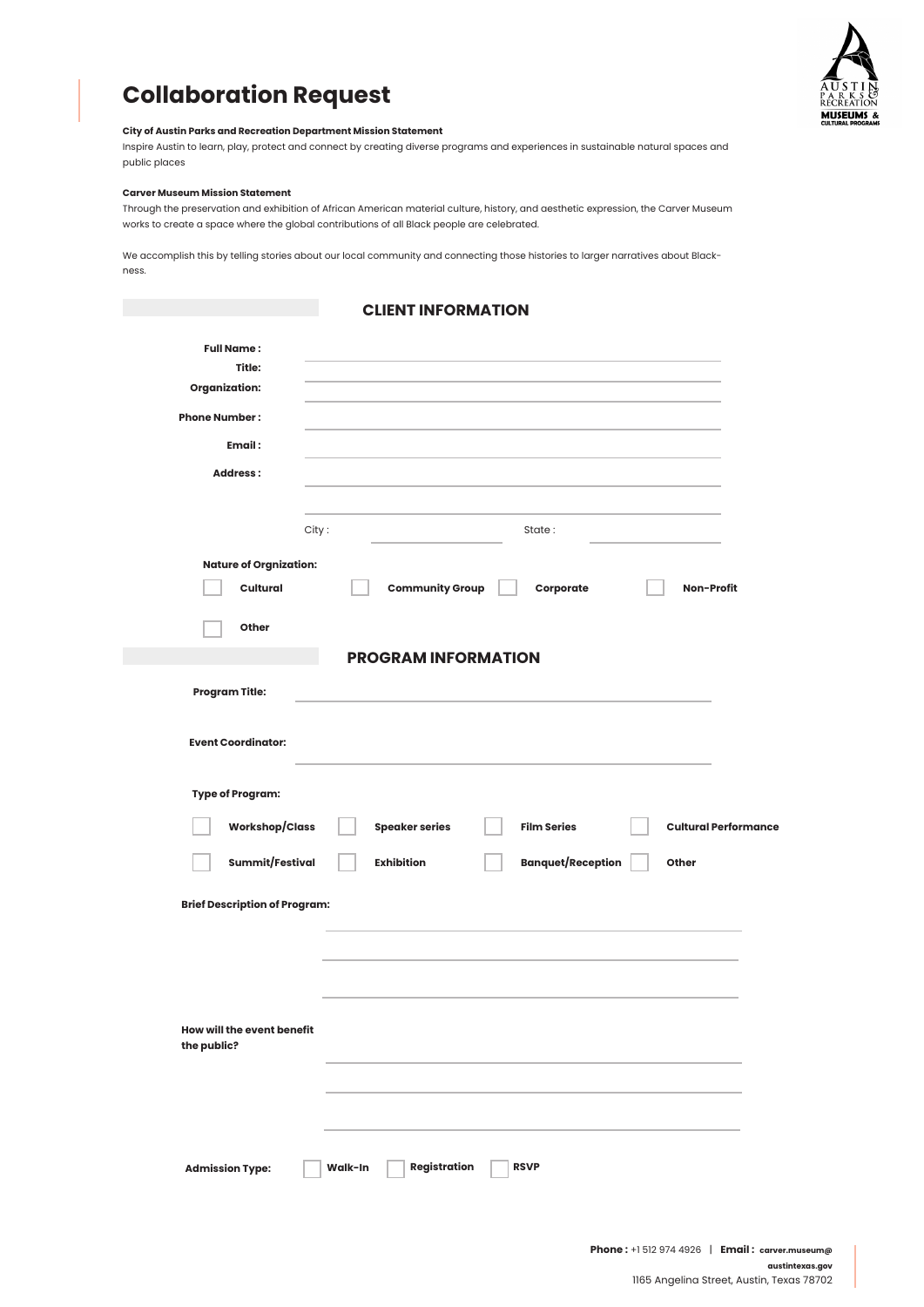|                                                                                            | <b>PARTICIPANT/AUDIENCE PROFILE</b>                                                                                                                                           |
|--------------------------------------------------------------------------------------------|-------------------------------------------------------------------------------------------------------------------------------------------------------------------------------|
| How will the event benefit<br>the public?                                                  |                                                                                                                                                                               |
|                                                                                            |                                                                                                                                                                               |
|                                                                                            |                                                                                                                                                                               |
| <b>What outreach methods</b><br>will be used to recruit<br>participants?                   |                                                                                                                                                                               |
|                                                                                            |                                                                                                                                                                               |
| <b>Estimated Attendance:</b>                                                               | <b>Audience Age:</b><br>All Ages<br>Adult<br>Youth                                                                                                                            |
|                                                                                            | <b>SCHEDULING &amp; SPACE INFORMATION</b>                                                                                                                                     |
| <b>Program Start Date:</b>                                                                 | <b>Start Time:</b><br><b>Program End Date:</b><br><b>End Time:</b><br><b>Setup Time:</b><br><b>Clean Time:</b>                                                                |
| Is this program rec-<br>curing?                                                            | <b>Reoccurance</b><br>Yes<br><b>Every Week</b><br><b>Bi-Monthly</b><br><b>Biweekly</b><br><b>Pattern:</b><br>No<br><b>Monthly</b><br>Quarterly<br>Other                       |
| Days of the week:                                                                          | Sunday<br>Monday<br>Tuesday<br>Wednesday<br>Thursday<br>Friday<br>Saturday                                                                                                    |
| <b>Preferred Space(S):</b>                                                                 | Drum (Foyer)<br><b>Dance Studio</b><br><b>Geneaology Center</b><br><b>Theater</b><br><b>Conference Rm</b><br><b>Freedom Plaza</b><br><b>Classroom</b><br><b>Outdoor Space</b> |
|                                                                                            | <b>GOALS OF COLLABORATION &amp; MISSION RELEVANCE</b>                                                                                                                         |
| <b>How does the</b><br>proposed program<br>support the Carver's mission?<br>of the Carver? |                                                                                                                                                                               |
|                                                                                            |                                                                                                                                                                               |
|                                                                                            |                                                                                                                                                                               |
|                                                                                            |                                                                                                                                                                               |
|                                                                                            |                                                                                                                                                                               |
| Why do you want<br>to collaborate with<br>the City of Austin<br>(Carver)?                  |                                                                                                                                                                               |